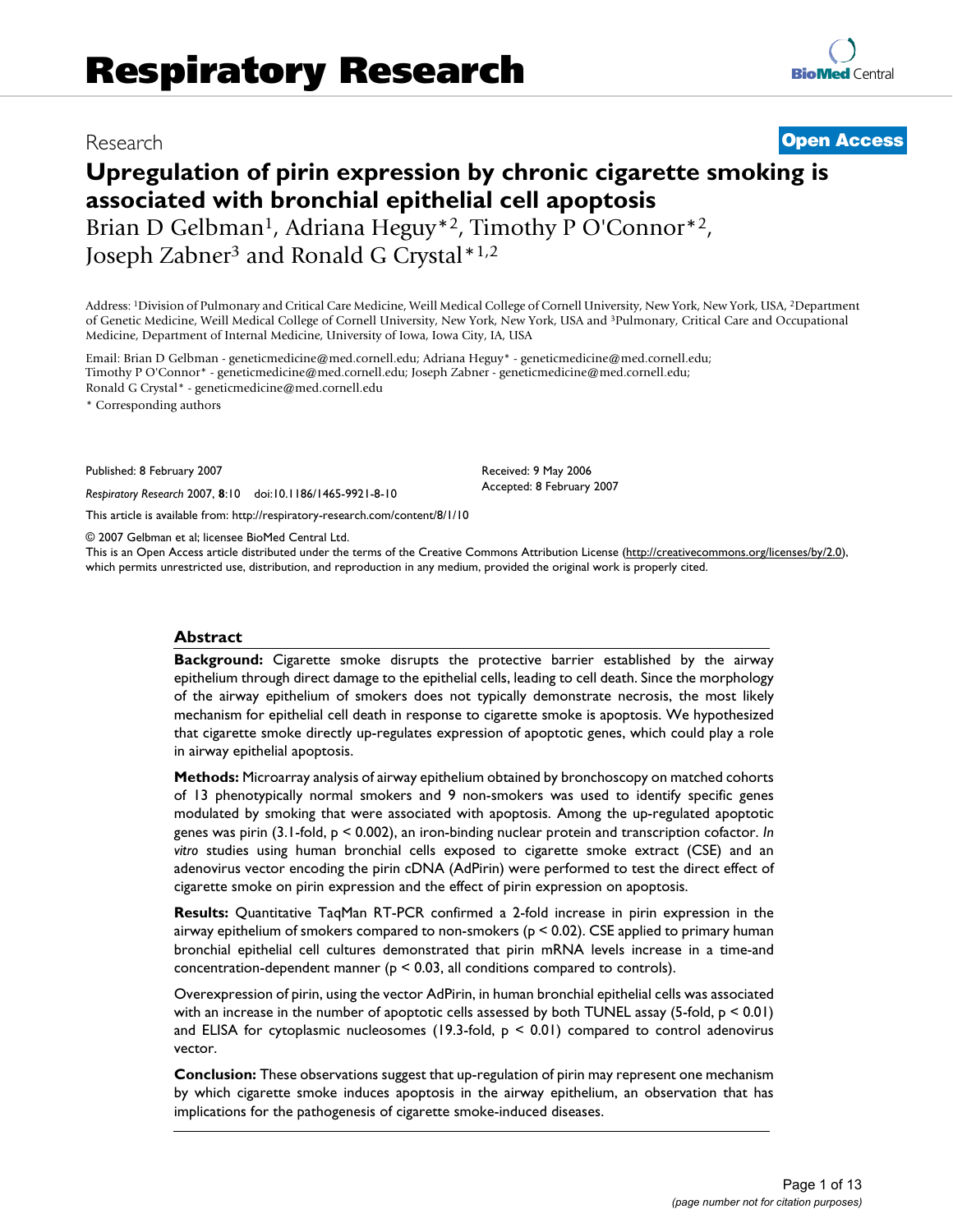### **Background**

Although the airway epithelium has several defense mechanisms that respond to the stress imposed by cigarette smoke, in some individuals these defenses are exaggerated, resulting in chronic inflammation, and eventually, chronic bronchitis [1-5]. One of the earliest effects of cigarette smoke on the airway epithelium is to disrupt the protective barrier that is normally mediated by tight junctions between epithelial cells, resulting in increased permeability across the epithelium [6-8]. The disruption of the epithelial barrier is associated with an innate immune response, typified by the migration of inflammatory cells into the epithelial layer [3,4]. If this inflammatory response, becomes chronic, it eventuates into the airway pathology and dysfunction associated with chronic bronchitis [9].

The mechanism by which the bronchial epithelium becomes disrupted by cigarette smoke is not fully understood, but evidence suggests that damage to the epithelial cell *per se* is more important than dysfunction of the junctions between epithelial cells [10,11]. Since the morphology of the airway epithelium of cigarette smokers does not typically demonstrate epithelial necrosis, the most likely mechanism for epithelial cell death in response to cigarette smoke is apoptosis [12]. Consistent with this concept, *in vitro* studies have shown that exposure to cigarette smoke can initiate apoptosis in fibroblasts, macrophages and alveolar epithelial cell lines [13-15], and apoptosis of airway epithelial cells has been observed in experimental animals in response to cigarette smoke [16,17], but *in vitro* studies of bronchial epithelial cells exposed to cigarette smoke have yielded conflicting results [18-20].

In the context of these considerations, we hypothesized that cigarette smoke modulates the expression of genes in the airway epithelium that initiate the cells to undergo apoptosis. To assess this hypothesis, gene expression profiling was used to determine if cigarette smoking in humans is associated with the up-regulation of pro-apoptotic genes (or the down-regulation of anti-apoptotic genes) in the bronchial epithelium. To obtain the relevant biologic samples, we used fiberoptic bronchoscopy with airway brushing to sample the bronchial epithelium from smokers and non-smokers. To avoid the confounding effects of already established lung disease, airway epithelium was sampled from phenotypically normal ~20 packyr smokers. The genes that were up-regulated in the smokers were functionally annotated using public databases according to their potential role in apoptosis. Pirin, a transcription cofactor that has been shown in eukaryotic cells to be induced during apoptosis [21], was selected for further study because it had the highest fold change in expression level in association with smoking. *In vitro* experiments in which primary and transformed human

airway epithelial cell lines were exposed to cigarette smoke extract confirmed that cigarette smoke *per se* upregulated pirin mRNA levels. Using an adenovirus gene transfer vector that constitutively expressed pirin, studies in a bronchial epithelial cell line showed that pirin up-regulation was associated with apoptosis. Together, the data suggests that cigarette smoking up-regulates pirin expression in the bronchial epithelium, with an associated increase in apoptosis, thus identifying at least one signaling mechanism associated with the disruption of the airway epithelial barrier in cigarette smokers.

#### **Methods**

#### *Study Individuals*

Healthy non-smokers and healthy chronic smokers were recruited using local print advertisements. The study individuals are part of an ongoing project to assess gene expression in the human airway epithelium in regard to the chronic airway disorders associated with cigarette smoking [22-24]. The study was approved by the Weill Cornell Medical College Institutional Review Board and written informed consent was obtained from each individual before enrollment in the study. The smokers had an approximate smoking history of 20 pack-yr and were in otherwise good health, with no evidence of respiratory tract infection, chronic bronchitis or lung cancer. Each individual had to complete an initial screening evaluation, which included a history of smoking habits, respiratory tract symptoms, and prior illnesses, a complete physical exam, chest radiograph, and pulmonary function tests. Routine screening blood and urine studies were performed, including urinary levels of nicotine and its derivative cotinine, and serum levels of carboxyhemoglobin to verify reported levels of smoking.

#### *Collection of Airway Epithelial Cells*

All individuals who met the inclusion and exclusion criteria underwent fiberoptic bronchoscopy with brushing of the 3rd to 4th order bronchi as previously described [22]. Smokers were instructed not to smoke the evening before undergoing bronchoscopy. A 1 mm disposable brush (Wiltek Medical, Winston-Salem, NC) advanced through the working channel of the bronchoscope was used to collect the airway epithelial cells by gently gliding the brush back and forth on the airway epithelium 5 to10 times in 10 different locations in the third branching of the bronchi in the right and left lower lobe of each individual. The cells were detached from the brush by flicking it into 5 ml of ice-cold LHC8 medium (GIBCO, Grand Island, NY). An aliquot of 0.5 ml was kept for differential cell count and for cytology; the remainder (4.5 ml) was processed immediately for RNA extraction. Total cell number was determined by counting on a hemocytometer. Differential cell count (epithelial *vs* inflammatory cells) was assessed on cells prepared by cytocentrifugation (Cytospin 11,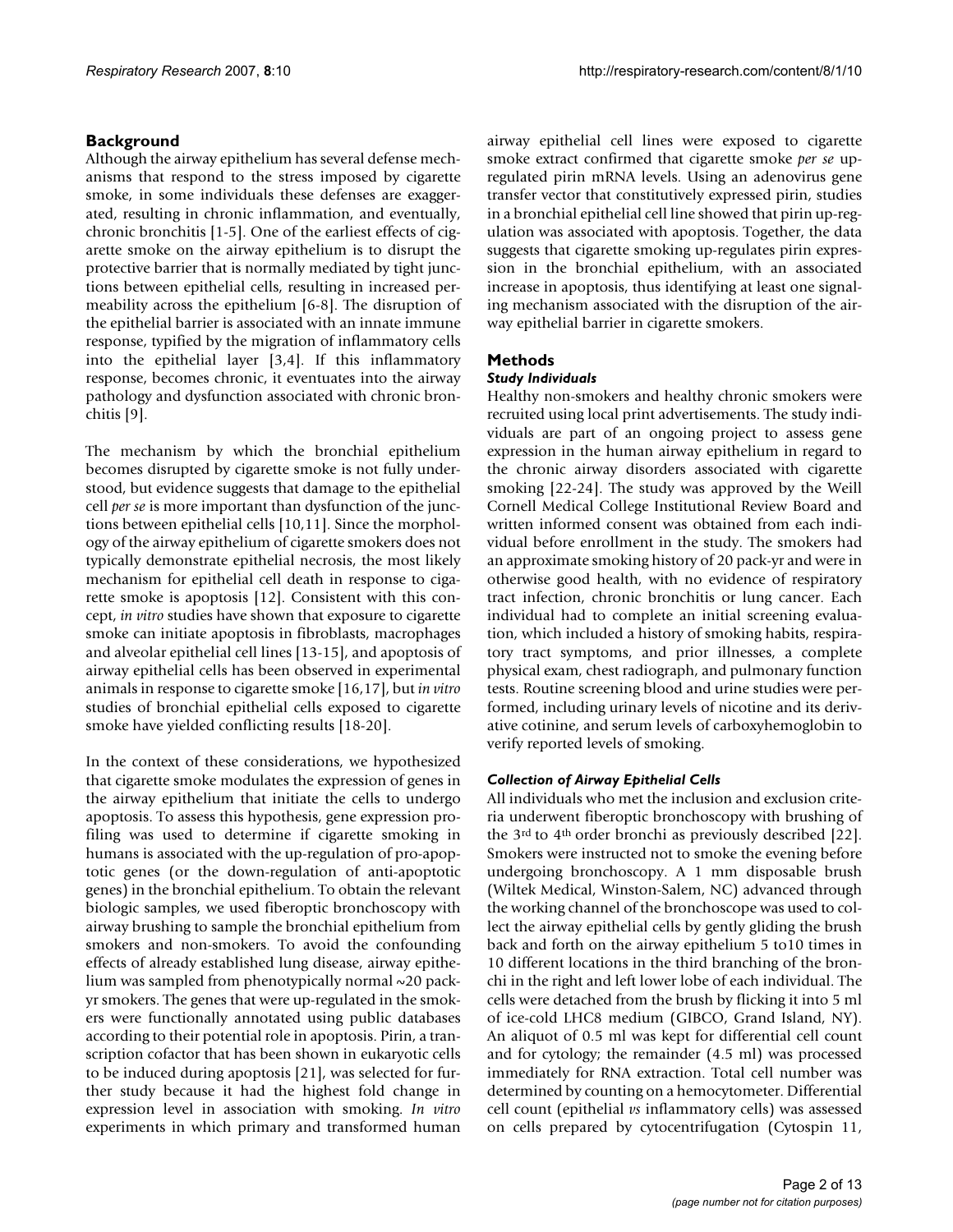Shandon Instruments, Pittsburgh, PA) stained with DiffQuik (Baxter Healthcare, Miami FL).

#### *Preparation of cDNA and Hybridization to Microarray*

All analyses were performed using the Affymetrix HuGeneFL chip and associated protocol from Affymetrix (Santa Clara, CA). Total RNA was extracted from brushed cells using TRIzol (Life Technologies, Rockville, MD) followed by RNeasy (Qiagen, Valencia CA) to remove residual DNA, which yielded approximately 2 μg RNA from 106 cells. First strand DNA was synthesized using the T7-  $(dT)_{24}$  primer and converted to double stranded cDNA using Superscript Choice system (Life Technologies). cDNA was purified by phenol chloroform extraction and precipitation, and the size distribution was examined after agarose gel electrophoresis. The cDNA was then used to synthesize biotinylated RNA transcript using the Bioarray HighYield reagents (Enzo, New York, NY). This was purified by RNeasy (Qiagen) and fragmented immediately before use. The labeled cRNA was hybridized to the HuGeneFL GeneChip for 16 hr, and then processed by the fluidics station under the control of Microarray suite software (Affymetrix). The chip was then manually transferred to the scanner for data acquisition.

#### *TaqMan RT-PCR*

RNA levels for pirin were measured relative to 18s rRNA by real time quantitative PCR (TaqMan) with fluorescent TaqMan chemistry using the ΔΔCt method (PE Biosystems, Instruction Manual). TaqMan reactions for pirin were optimized and validated to show equal amplication efficacy compared to 18s rRNA using adult human lung RNA (Strategene, La Jolla, CA). Two sets of primers and probes were used, one to measure endogenous RNA (including 3' untranslated end), and one to measure both endogenous and adenovirus-produced pirin mRNA (which spans two exons and would not amplify genomic DNA). The endogenous specific pirin primers were: forward AATGGGTTTGAAAGGGCCA and reverse TCAA-GACCTGCTCTTCCGCT, with probe AACCTGGAAATCAAAGATTGGGAACTAGTGGA. The endogenous and adenovirus-produced pirin primers were: forward CACGCTGAGATGCCTTGCT and reverse ACCATCTTCTCTGAGCTCCTCAA with probe CAGCCCATGGCCTACAACTGTGGGTTATA.

#### *Exposure of Primary Human Bronchial Epithelial Cells to Cigarette Smoke Extract*

Three separate primary human bronchial epithelial (HBE) cell cultures were isolated from trachea and bronchi of donor lungs and seeded onto collagen-coated semi-permeable membranes (Millipore, Bedford, MA) and grown at the air-liquid interface [25]. The viability of the cells was confirmed before each experiment by measurement of transepithelial resistance [25].

Cigarette smoke extract (CSE) was prepared using a modification of the method used by Wyatt et al [26]. Four research grade cigarettes (2R4F, University of Kentucky) were bubbled into 50 ml of 1:1 DMEM:Ham F12 medium using a vacuum pump apparatus. The CSE was filtered through a 0.22 μm filter to remove particles and bacteria before use. Solutions of 10% and 100% CSE were prepared from this stock. The solution of CSE  $(15 \mu l)$  was applied to the apical surface of the HBE cells and RNA was isolated from the cultures at 2, 24, and 48 hr after CSE exposure using TRIzol (Life Technologies) followed by RNeasy (Qiagen). Samples were obtained in triplicate for each time point. Pirin RNA levels were measured by Taq-Man RT-PCR using the primers and probe described above. Pirin expression levels relative to 18s rRNA were assessed. Each data point was generated from triplicate wells for each of the three separate cell lines.

#### *Assessment of Pirin-induced Apoptosis*

To assess the relationship between up-regulation of pirin and the induction of apoptosis, an adenovirus (Ad) gene transfer vector coding for pirin was used to transfer the human pirin cDNA to human bronchial epithelial cells, and pirin expression and apoptosis were assessed over time. The recombinant Ad vectors AdPirin and AdNull used in this study are E1a<sup>-</sup>, partial E1b<sup>-</sup>, and partial E3<sup>-</sup>, based on the Ad5 genome, with the expression cassette in the E1 position [27-29]. The AdPirin expression cassette includes the cytomegalovirus early/intermediate enhancer/promoter (CMV), an artificial splice signal, the human pirin cDNA (obtained from A549 cells), and an SV40 stop/poly (A) signal. The AdNull vector is identical to the AdPirin vector, except that it lacks a cDNA in expression cassette [28]. The vectors were propagated, purified, and stored at -70°C [27].

AdPirin-induced apoptosis was assessed in the human airway epithelial BEAS-2B cell line [30]. BEAS-2B cells (ATCC, Rockville, Maryland) were grown on lysine coated coverslips in LHC-9 medium (Biosource International), Camarillo, CA) until they were 50 to 60% confluent. The cells were then infected with AdNull and AdPirin at varying concentrations  $[10^3 \text{ and } 10^4 \text{ particle units (pu)}].$ 

Two assays were used to assess apoptosis: TdT-mediated dUTP nick end labeling (TUNEL) assay and cytoplasmic nucleosome ELISA. For the TUNEL assay, cells were fixed to the coverslips using 4% paraformaldehyde and then permeabilized with 0.2% Triton X-100 in PBS. Cells were equilibrated with equilibration buffer, nucleotide mix, and rTdT enzyme (Promega, Madison WI) for 60 min and then washed. DAPI nuclear counterstain was applied before cells were mounted onto slides and evaluated under fluorescent microscope. The percentage of apoptotic cells per 10× field were manually counted in 10 fields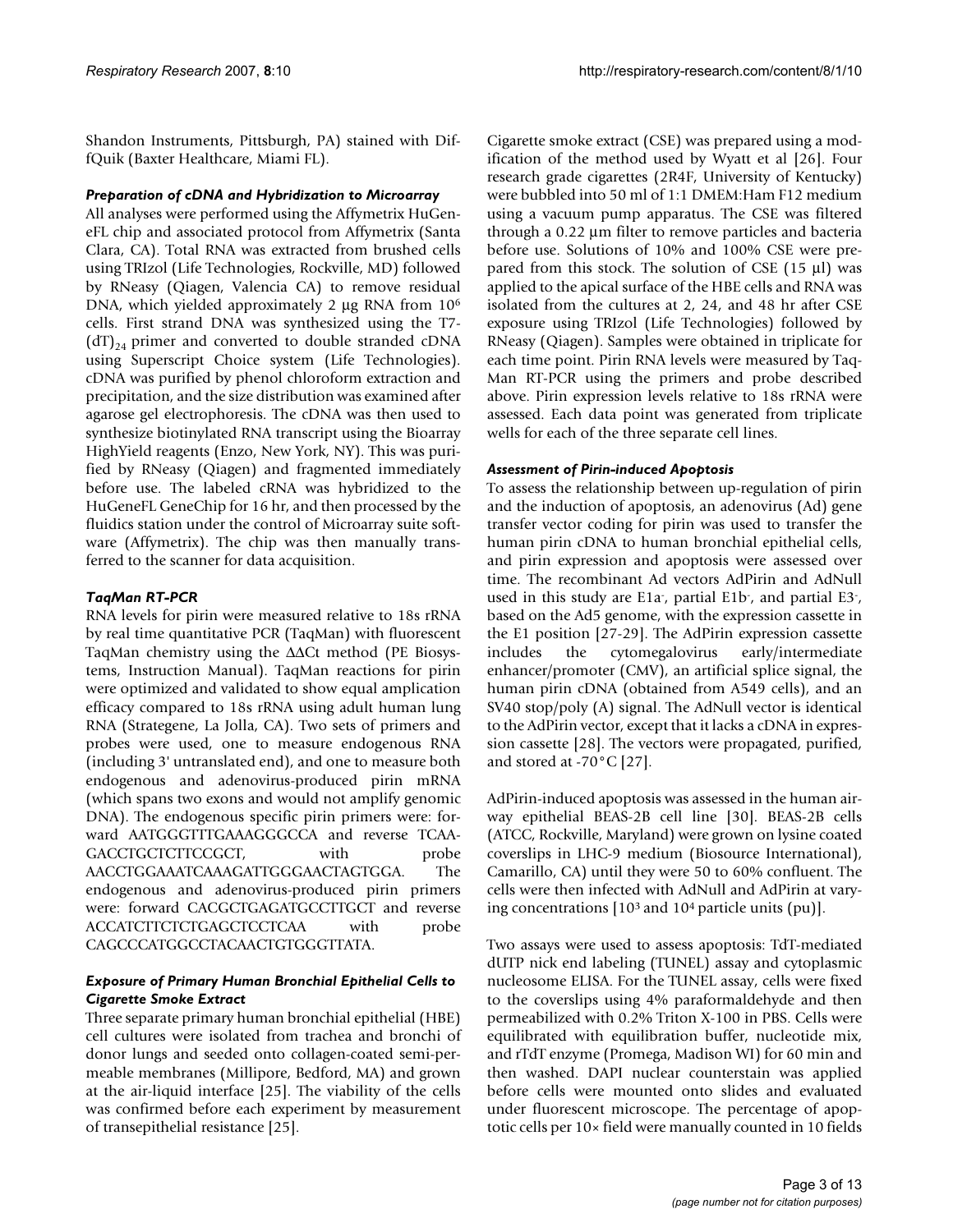per slide. For the cytoplasmic nucleosome ELISA assay (Cell Death Detection ELISA, Roche, Indianapolis, IN), BEAS-2B cells were lysed with lysis buffer, centrifuged for 10 min at 200  $\times$  g to pellet nuclei. The supernatant (20 µl) was added to the immunoreagent containing anti-histone biotin and anti-DNA horseradish peroxidase (HRP). Sample wells were placed on shaker at 300 rpm for 2 hr, 23°C. 2, 2azino-di[3-ethylbenzthiazolin-sulfonate] (ABTS) solution was added and photometric analysis was measured at 405 nm, subtracted from background 490 nm. For each sample, the fluorescent value was normalized to the internal negative control of the experiment to generate an apoptotic index, which reflects the fold change in the number of apoptotic cells for experimental condition compared to control.

#### *Northern Analysis*

A 32P-labeled pirin specific DNA probe was synthesized using strip EZ labeling kit (Roche, Indianapolis, IN) from a pirin cDNA template amplified from human genomic DNA. RNA electrophoresis was performed in 1% agarose gel followed by transfer to nitrocellulose membrane and UV crosslinking. The membrane was then hybridized with DNA probe and exposed to X ray film for 1 hr.

#### *Statistical Analyses*

The microarray data was analyzed using the GeneSpring software (Silicon Genetics, Redwood City, CA). Normalization was carried out sequentially: per microarray sample (dividing the raw data by the 50th percentile for all measurements) and then per gene (dividing the raw data by the median of the expression levels for the given gene in all samples). Data from probe sets representing genes that failed the Affymetrix detection criteria (labeled "Absent" or "Marginal") in all 44 microarrays were eliminated from further analysis. The p value for each gene was calculated comparing the non-smokers with smokers using the Welch t-test with a Benjamini-Hochberg correction for false discovery rate. For the *in vitro* studies, comparisons between RNA expression levels for pirin and percentage of apoptotic cells were made using the Student's two-tailed ttest.

#### **Results**

#### *Microarray Analysis*

The microarray analysis was carried out in a data set previously reported using a total of 44 Affymetrix HuGene FL microarrays to assess left and right samples from 22 individuals, including 9 non-smokers and 13 smokers [22,24]. These 44 microarrays passed quality control as assessed by the GeneSpring software (Silicon Genetics, Redwood City, CA). The smokers and non-smokers were comparable with respect to yield and percentage of nonepithelial cells. To eliminate genes not expressed in airway epithelium, or expressed at low levels, those genes that were called absent by the Microarray Suite software (Affymetrix) in all of the 44 microarrays were discarded before further analysis. The number of genes remaining (i.e., expressed on at least 1 of the 44 microarrays) was 4,512. Using this subset of genes, non-parametric statistical methods (GeneSpring software) were used to identify genes which were expressed at a higher or lower level in a significant number of smokers *vs* non-smokers. Of the 4,512 genes that were expressed, there were a total of 85 probesets that were significantly ( $p < 0.05$ ) up-regulated and 13 probesets down-regulated in smokers compared to non-smokers. The 98 probesets were functionally annotated by manual review of public databases (e.g. Medline, Locuslink) into categories that described their cellular processes. Of these, 7 of the up-regulated genes were identified to be associated with apoptosis, including pirin, retinoic acid receptor responder 2, prostrate differentiation factor, insulin-like growth factor binding protein 5, bone morphogenic protein 7, carcinoembryonic antigenrelated cell adhesion molecule 6, and S100 calcium-binding protein A10 (Table 1). Of these, only two (retinoic acid receptor responder 2 and insulin-like growth factor binding protein 5) had any known association with cigarette smoke exposure. All of the genes identified were involved in signal transduction and transcription factors. Pirin, which has been shown to be induced during stress to cause cell death [21,31], was selected for further study because it had the highest fold change (3.12 smokers/ non-smokers) amongst genes in this category.

#### *Up-regulation of Pirin in Cigarette Smoker's Bronchial Epithelium* **In Vivo**

The microarray data demonstrated  $(n = 18 \text{ samples from})$  $n = 9$  non-smokers,  $n = 26$  samples from  $n = 13$  smokers) a significant up-regulation of pirin in the airway epithelium in the smokers ( $p = 0.002$ ; Table 1, Figure 1A). Pirin expression levels are reproducible in samples from the right and left lungs of individuals, with no significant difference in pirin expression levels in the right lung versus the left lung ( $p > 0.15$ ). To confirm the microarray data showing overexpression of pirin in the airway epithelium of smokers, pirin expression levels were assessed by an independent method using a subset ( $n = 6$  samples from  $n = 3$  non-smokers,  $n = 18$  samples from  $n = 9$  smokers) of the RNA samples studied by microarray analysis, for which there was adequate amount of RNA available. Taq-Man RT-PCR confirmed that expression levels were significantly different between the two groups, reinforcing the validity of the observation with the microarray analysis that pirin mRNA levels are markedly elevated in the airway epithelium of smokers compared to non-smokers (p < 0.01; Figure 1B).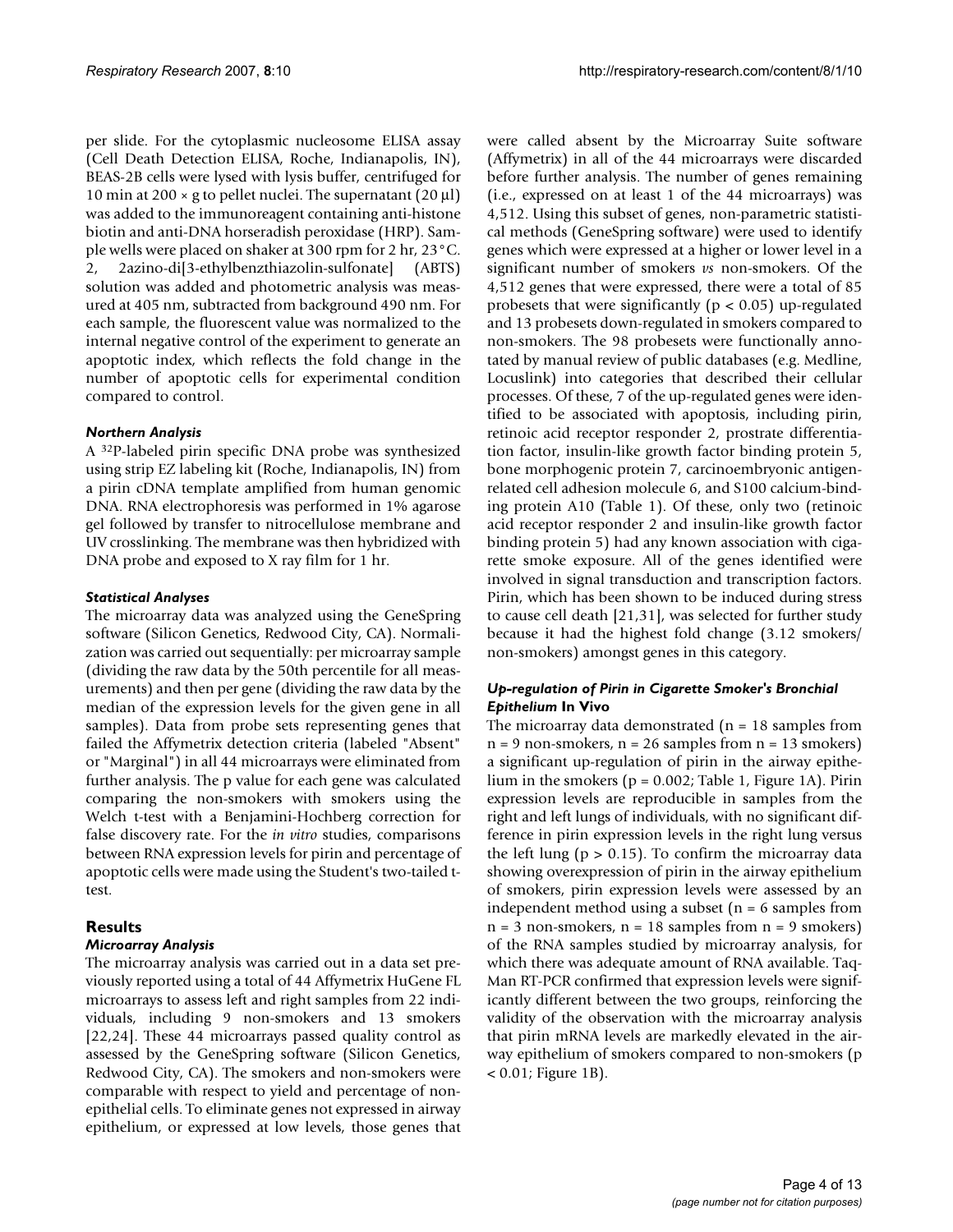| Gene ID  | <b>Description</b>                                               | Smokers/non-smokers<br>(fold up) | p value | Reference relevant to<br>apoptosis |
|----------|------------------------------------------------------------------|----------------------------------|---------|------------------------------------|
| Y07867   | <b>pirin</b>                                                     | 3.12                             | 0.002   | [2]                                |
| U77594   | retinoic acid receptor responder 2                               | 2.59                             | 0.007   | [39]                               |
| AB000584 | prostate differentiation factor/growth differentiation factor 15 | 2.44                             | 0.033   | [40]                               |
| L27559   | insulin-like growth factor binding protein 5                     | 1.94                             | 0.038   | [41]                               |
| X51801   | bone morphogenetic protein 7 (osteogenic protein 1)              | 1.83                             | 0.046   | [42]                               |
| M18728   | carcinoembryonic antigen-related cell adhesion molecule 6        | 1.76                             | 0.008   | [43]                               |
| M38591   | \$100 calcium-binding protein A10                                | 1.75                             | 0.043   | [44]                               |

<sup>1</sup>All up-regulated genes were evaluated for an association with apoptosis by reviewing published information about each gene available in public databases. Genes that had experimental evidence linking their expression to apoptosis were selected for further study.

#### *Pirin Gene Expression Following Cigarette Smoke Exposure* **In Vitro**

To further establish that cigarette smoke up-regulates pirin expression in human bronchial epithelium, primary human bronchial epithelial cells were exposed to cigarette smoke extract *in vitro*. Human bronchial epithelial cells were used, as they most closely mimic airway epithelial cells in their natural environment *in vivo* [25]. TaqMan PCR with pirin RNA specific primers was used to quantify the amount of mRNA produced in the cells. Forty-eight hours after exposure to either 10% or 100% CSE, there was a respective 1.4-fold increase in pirin RNA levels in the cells exposed to cigarette smoke extract compared to the control group cultured in media ( $p < 0.03$ , 10% and 100% compared to controls; Figure 2).

#### *Induction of Bronchial Epithelial Cell Apoptosis in Association with Up-regulation of Pirin Expression*

To test the hypothesis that up-regulation of pirin expression is linked to increased apoptosis in epithelial cells, an adenovirus vector expressing human pirin cDNA was used to modify the human bronchial epithelial BEAS-2B cell line to express high levels of pirin RNA. Northern analysis demonstrated AdPirin-specific up-regulation of the 1.1 kb pirin mRNA (Figure 3A). TaqMan assessment of the pirin mRNA levels showed 79- and 538-fold change in expression at 103 and 104 particle units of AdPirin per cell, respectively (p < 0.01; Figure 3B). The expression of pirin was time independent, with expression up-regulated >100-fold for AdPirin at 24 to 72 hr (Figure 3C). Using TdT-mediated dUTP nick end labeling (TUNEL) to assess apoptosis, there was an approximately 5-fold increase in the number of TUNEL positive BEAS-2B cells exposed to 104 AdPirin compared to cells exposed to AdNull for 24 hr (p < 0.01; Figure 4A–D).

Confirmation of the TUNEL assay results were made using an ELISA against cytoplasmic nucleosomes. BEAS-2B cells were exposed to varying concentrations of AdPirin, AdNull and cigarette smoke extract (CSE) and evaluated

for apoptosis and pirin RNA level. This assay, which uses an increase in fluorescent signal compared to the naive negative control to generate an apoptotic index, demonstrated a 19.3-fold increase for cells exposed to 104 AdPirin ( $p < 0.01$ ), 2.1-fold increase for cells exposed to  $10<sup>3</sup>$ AdPirin (p < 0.01) and 7.9 fold increase for cells exposed to 50% CSE (p < 0.01, Figure 5A). There was no significant increase in apoptotic cells compared to naive negative control for all other conditions. In this experiment, pirin RNA levels were increased 2.3 ( $p < 0.01$ ) and 1.7-fold ( $p$ < 0.03) for BEAS-2B cells exposed to 10% and 50% CSE, respectively. BEAS-2B cells exposed to103 and 104 AdPirin demonstrated a 2.0 ( $p < 0.04$ ) and 133.7-fold ( $p < 0.01$ ) increase in pirin RNA expression level, respectively (Figure 5B).

### **Discussion**

Cigarette smoking is the major environmental exposure that leads to the pathogenesis of COPD [1-5]. The oxidative stress that cigarette smoke places on the airway epithelium results in a series of predictable morphologic changes over time. Despite our understanding of the pathologic changes that occur in the airways, the molecular mechanisms that direct the response of the airway epithelium to cigarette smoke are only partially understood [1- 5]. The present study on pirin emerged from our laboratory's ongoing effort to identify unique cellular pathways that are linked to the development of lung diseases, such as COPD and lung cancer, by using gene expression analysis of the airway epithelium of smokers.

Apoptosis of airway epithelial cells is relevant to the pathogenesis of chronic bronchitis because disruption of epithelial integrity in the central airways appears to be an early event in response to cigarette smoke [6-8,32]. Based on the hypothesis that there may be apoptosis-related proteins expressed in the epithelial cells of cigarette smokers that have not been identified, we employed the unbiased strategy of assessing gene expression in airway epithelial cells of smokers *vs* non-smokers for the up-reg-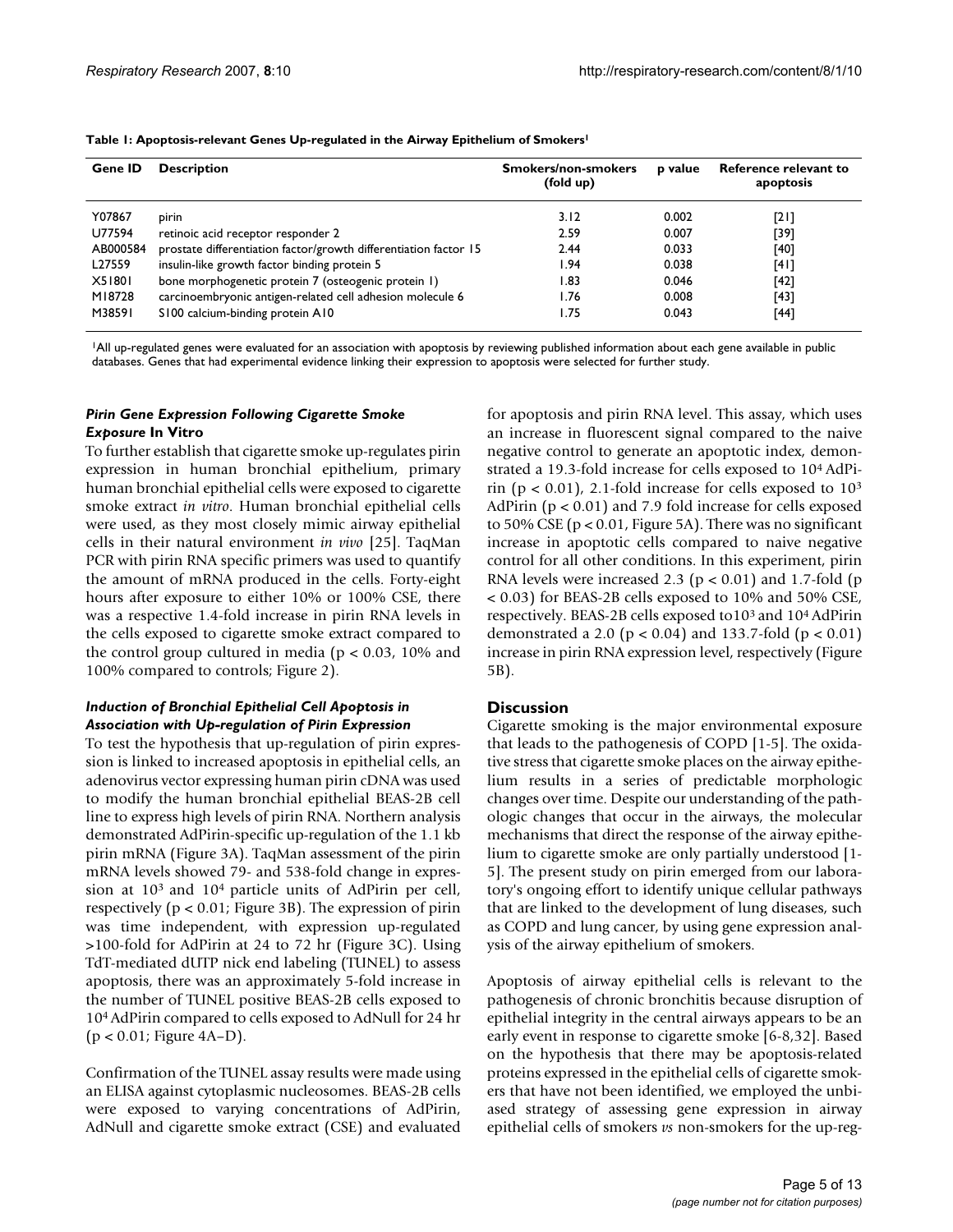

#### Figure 1

Mean RNA expression levels for pirin in smokers and non-smokers **A**. Microarray relative expression values (non-smokers n = 9, smokers n = 13, right and left lung samples for each individual). The relative expression level for pirin represents the normalized expression level in each array divided by the median expression level for pirin in all 44 microarrays. **B**. Comparison of microarray and TaqMan relative expression values (nonsmokers n = 3, smokers n = 9). Shown are the mean expression level of pirin ± standard error in airway epithelium of nonsmokers and smokers quantified by either microarray (p < 0.01) and TaqMan  $(p < 0.01)$ .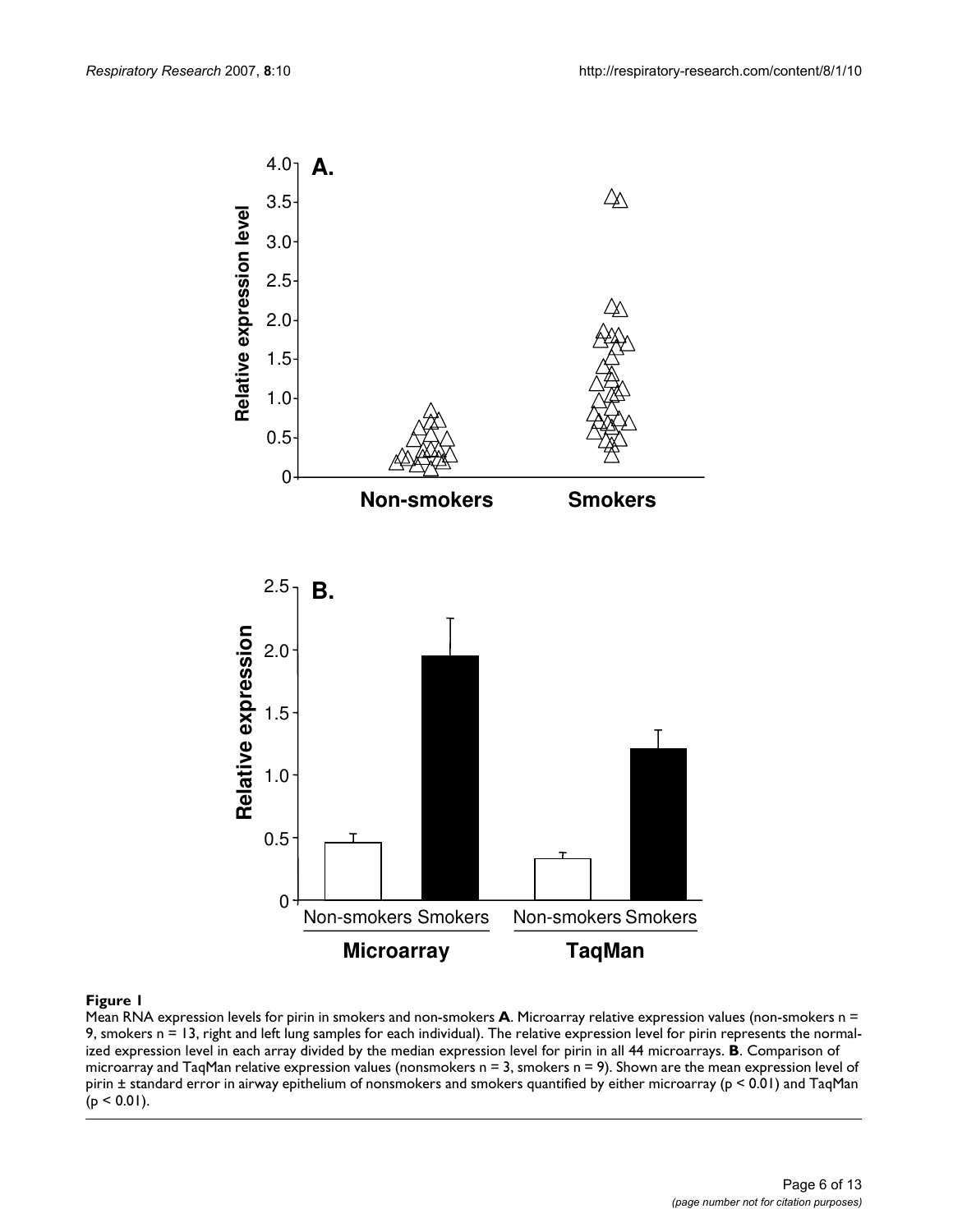

#### Mean RNA expression levels for ing concentrations of cigarette smoke extract (CSE) over time **Figure 2** pirin assessed by quantitative PCR in human bronchial epithelial (HBE) cells exposed to vary-

Mean RNA expression levels for pirin assessed by quantitative PCR in human bronchial epithelial (HBE) cells exposed to varying concentrations of cigarette smoke extract (CSE) over time. RNA was extracted from HBE cells after exposure to 10% and 100% CSE and pirin RNA levels were quantified relative to the control gene GAPDH by real-time quantitative PCR by TaqMan. Each data point was generated from triplicate wells; and a total of three separate data points were obtained for each condition at each time point. The ordinate represents the fold change in pirin expression in samples exposed to 10% and 100% CSE over time relative to the background pirin expression level in cells cultured in the absence of CSE.

ulation of candidate proteins using microarray technology. Affymetrix gene chip assessment of airway epithelial cells from phenotypically normal  $\sim$ 20 pack-yr smokers compared to normal non-smokers demonstrated the upregulation of several proteins that have been linked to apoptosis in the airway epithelium of smokers compared to non-smokers. Among the up-regulated proteins that were found to be associated with apoptosis was pirin, a nuclear transcription cofactor that is part of the cupin superfamily [21,33,34].

TaqMan real-time RT-PCR independently confirmed the microarray observed changes in pirin mRNA expression. To validate this *in vivo* observation, an *in vitro* model was designed to test the effect of cigarette smoke on pirin expression in epithelial cell culture. Using primary cultures of human bronchial epithelial cells, pirin expression was shown to respond to increasing concentrations of cigarette smoke extract relatively acutely, within 24 to 48 hr. A similar increase in pirin RNA expression level was observed in the BEAS-2B cell line when exposed to cigarette smoke extract. The potential for pirin to induce apoptosis in bronchial epithelial cells was assessed by using AdPirin, an adenovirus gene transfer vector expressing the human pirin cDNA, to over-express pirin in cultures of transformed airway epithelial cells. The data demonstrate that pirin over-expression results in significant epithelial cell apoptosis, a possible mechanism that leads to a breakdown of the epithelium in response to cigarette smoke. Although the magnitude of pirin over-expression is greater in the *in vitro* AdPirin experiments than that observed *in vivo*, it is important to recognize that the in vivo upregulation of pirin expression occurs after chronic smoking  $(\sim 20$  pack-yr), and this chronic, low level up-regulation over an extended period of time is impossible to emulate *in vitro*. It is therefore not surprising, that in order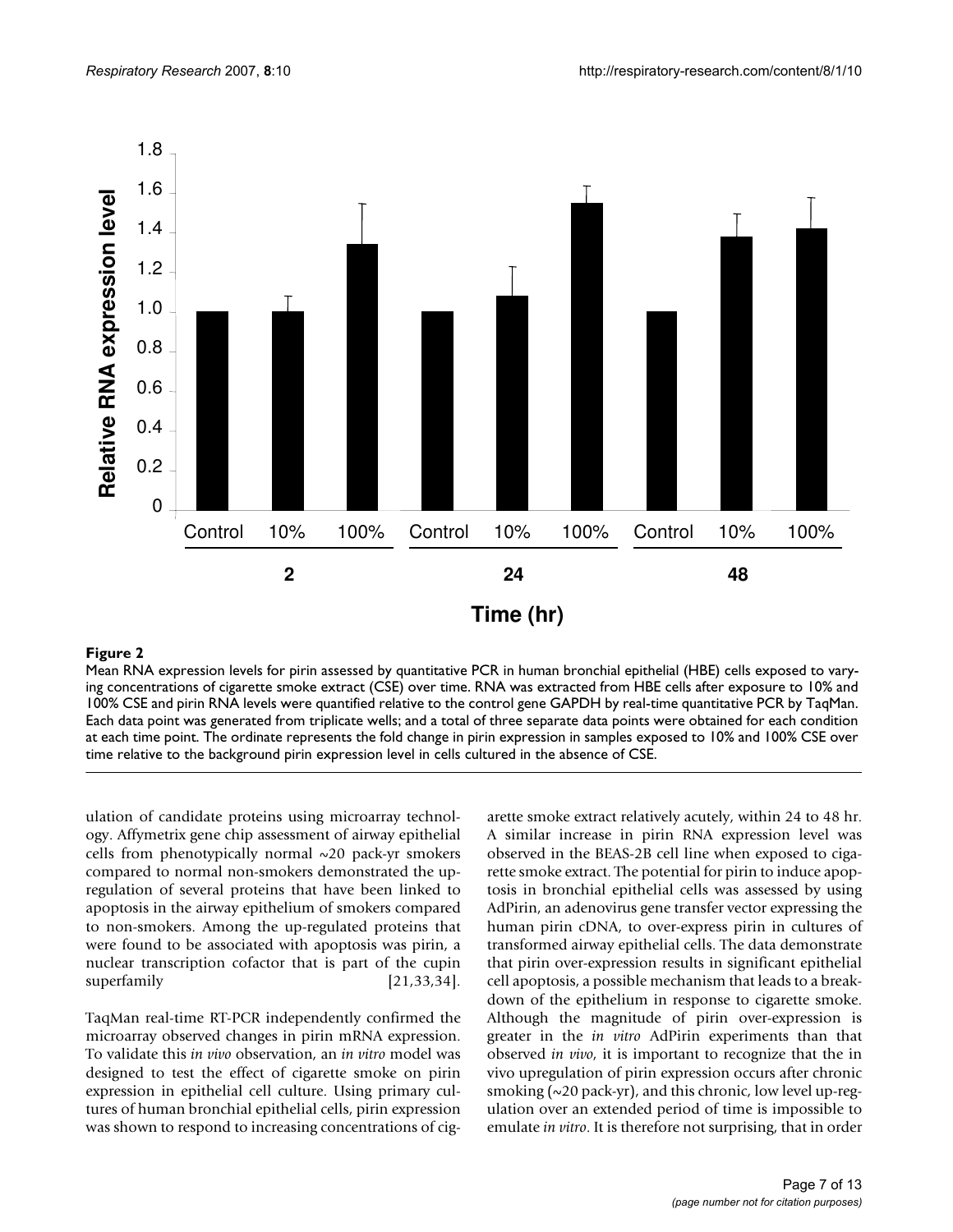

#### **Figure 3** Product to the contract of the contract of the contract of the contract of the contract of the contract of the contract of the contract of the contract of the contract of the contract of the contract of the cont

Mean RNA expression levels for pirin assessed by quantitative PCR in the human bronchial epithelial (BEAS-2B) cell line infected with AdPirin, AdNull, and negative control (naive) over varying concentrations (particle units, pu) and time. RNA was extracted from BEAS-2B cells that were infected with 103 and 104 particle units of AdPirin or AdNull. **A**. Northern analysis for Pirin RNA demonstrating the full length (1.1 kb) pirin mRNA directed by AdPirin 24 hr after infection. Lane I – control (naive); lane 2 – AdNull, 10<sup>3</sup> particle units; lane3 – AdNull, 10<sup>4</sup> particle units; lane 4 – AdPirin, 10<sup>3</sup> particle units; and lane 5 – AdPirin, 104 particle units. **B**. Concentration-dependent increase in pirin mRNA following infection with AdPirin. Pirin mRNA was quantified by TaqMan analysis. **C**. Time-dependent pirin mRNA expression over time evaluated by TaqMan.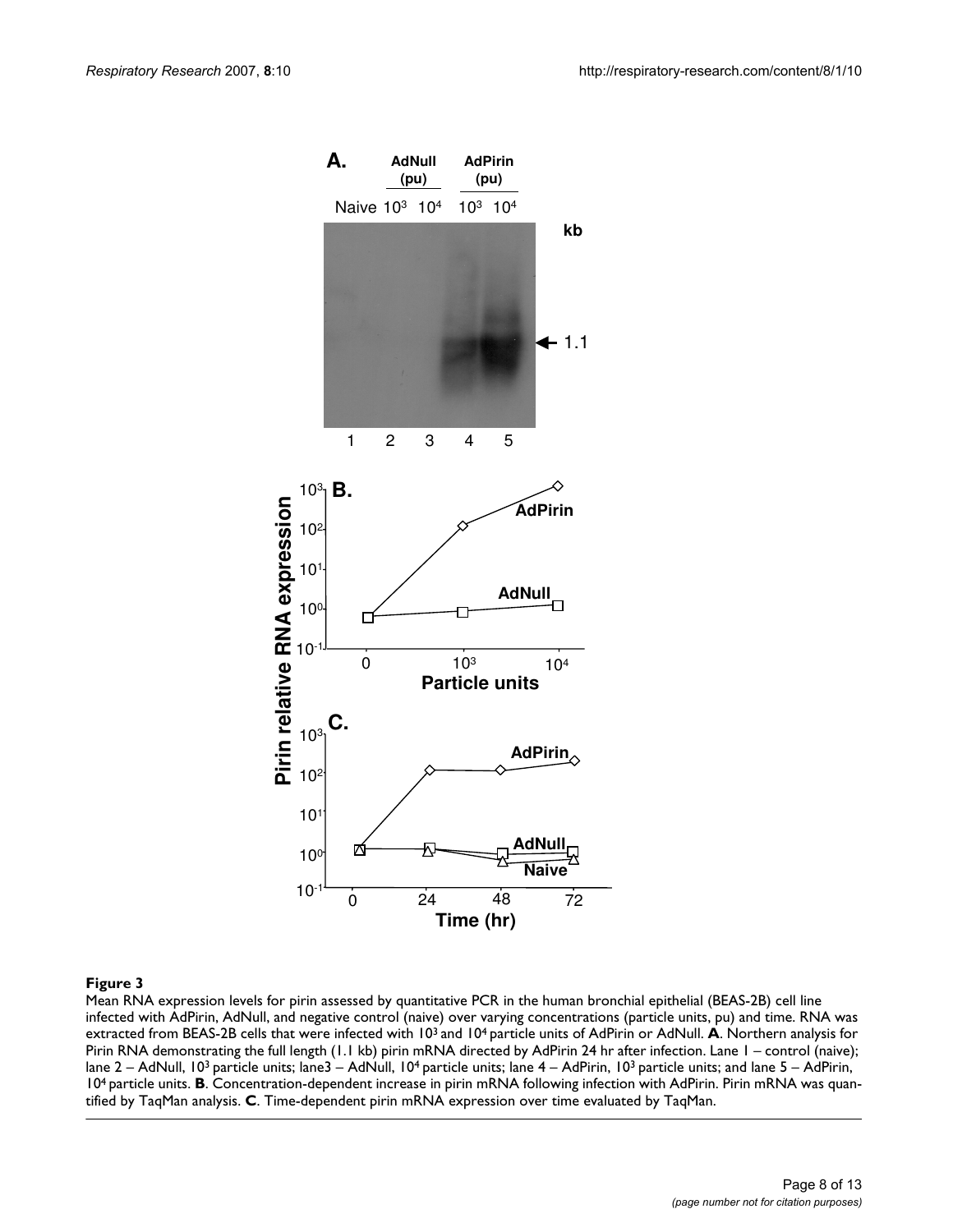

Apoptosis in BEAS-2B bronchial epithelia **Figure 4** l cells following up-regulation of pirin levels by infection with AdPirin Apoptosis in BEAS-2B bronchial epithelial cells following up-regulation of pirin levels by infection with AdPirin. BEAS-2B cells were infected with AdPirin, AdNull, or control (naive) and TdT-mediated dUTP nick end labeling (TUNEL) was used to assess apoptosis after 24 hr. **A**. control (naive); **B**. AdNull (104 particle units); and **C**. AdPirin (104 particle units). **D**. Quantitative assessment of apoptosis in BEAS-2B bronchial epithelial cells exposed to AdPirin, AdNull or control by TUNEL assay. The percentage of apoptotic cells per 10× field were manually counted in 10 fields per slide, with three replicates.

to demonstrate an *in vitro* effect on apoptosis over a much shorter time course (2–3 days), a higher expression of the gene was required. Interestingly, in the experiments where bronchial epithelial cells (BEAS-2B) were exposed to cigarette smoke extract, there was a similar 2 fold increase in pirin expression to 10% CSE and a significant increase in apoptosis, thus paralleling the *in vivo* observation.

#### *Apoptosis and the Pathogenesis of Chronic Bronchitis*

One of the main functions of the airway epithelium is to provide a physical barrier to protect the underlying tissue from the harmful effects of cigarette smoke [1,2,4,5]. The inflammatory response seen in COPD is initiated when the airway epithelium is disrupted by chronic exposure to cigarette smoke [4]. This breach in epithelial integrity trig-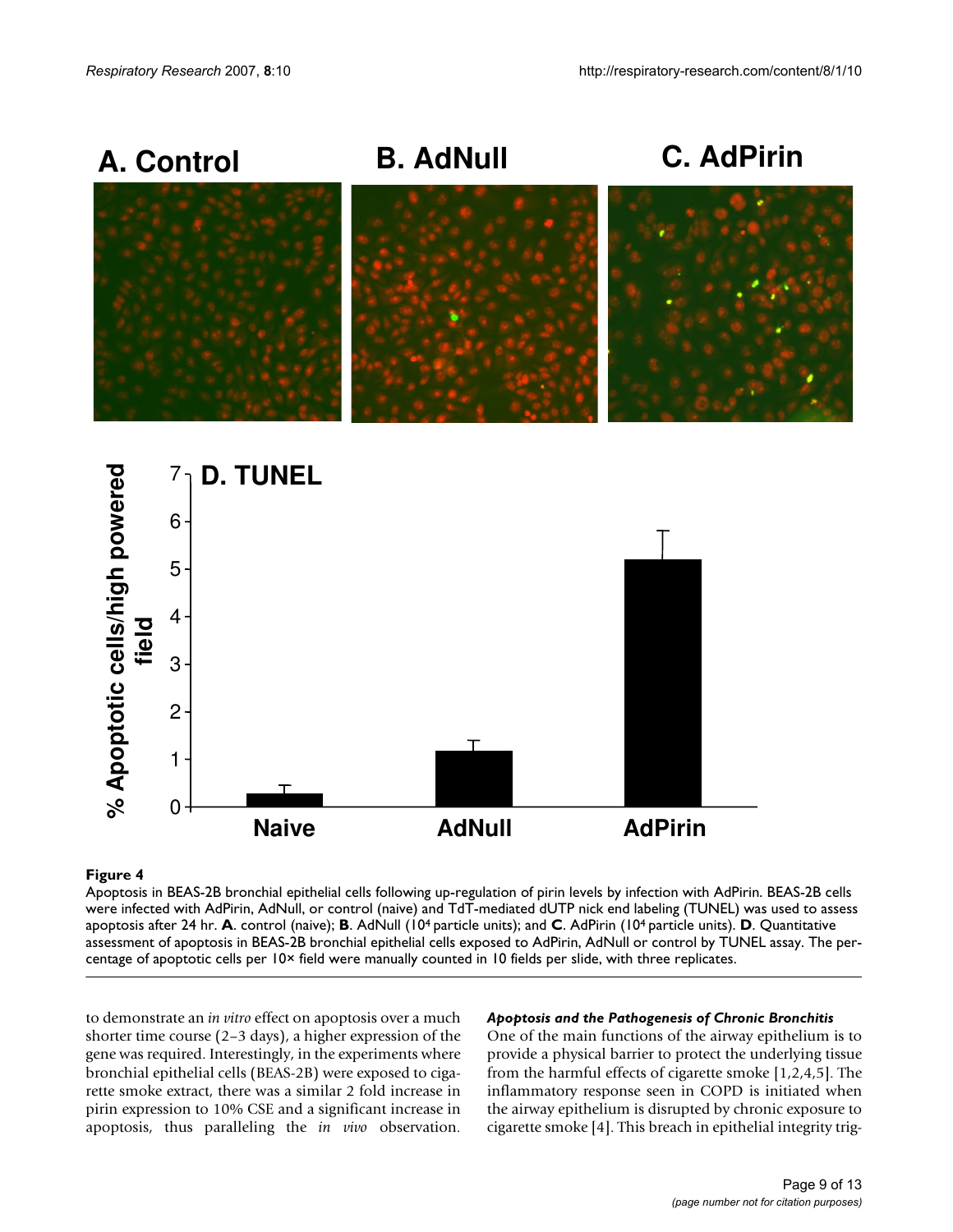

## **A. Cytoplasmic nucleosome ELISA**





#### Evaluation of BEAS-2B bronchial epithelial AdNull **Figure 5** cells exposed to varying concentrations of cigarette smoke extract, AdPirin and

Evaluation of BEAS-2B bronchial epithelial cells exposed to varying concentrations of cigarette smoke extract, AdPirin and AdNull. **A**. Cytoplasmic nucleosome ELISA for apoptosis index. After cells were lysed and centrifuged to pellet nuclei, the supernatant was assessed by ELISA for the presence of cytoplasmic nucleosomes. The apoptotic index is the relative fluorescence value for given conditions, normalized to the naive control cells. Significant increases seen in apoptosis for cells exposed to 50% CSE, AdPirin (104 particle units) and AdPirin (103 particle units).**B**. Mean RNA expression levels for pirin assessed by quantitative TaqMan PCR in BEAS-2B cells exposed to varying concentrations of cigarette smoke extract (CSE), AdPirin and AdNull over time. The ordinate represents the fold change in pirin expression ± standard error in samples exposed to various conditions relative to the background pirin expression level in naive cells. Asterisk indicates a significant difference ( $p < 0.05$ ) for conditions compared to naive control cells.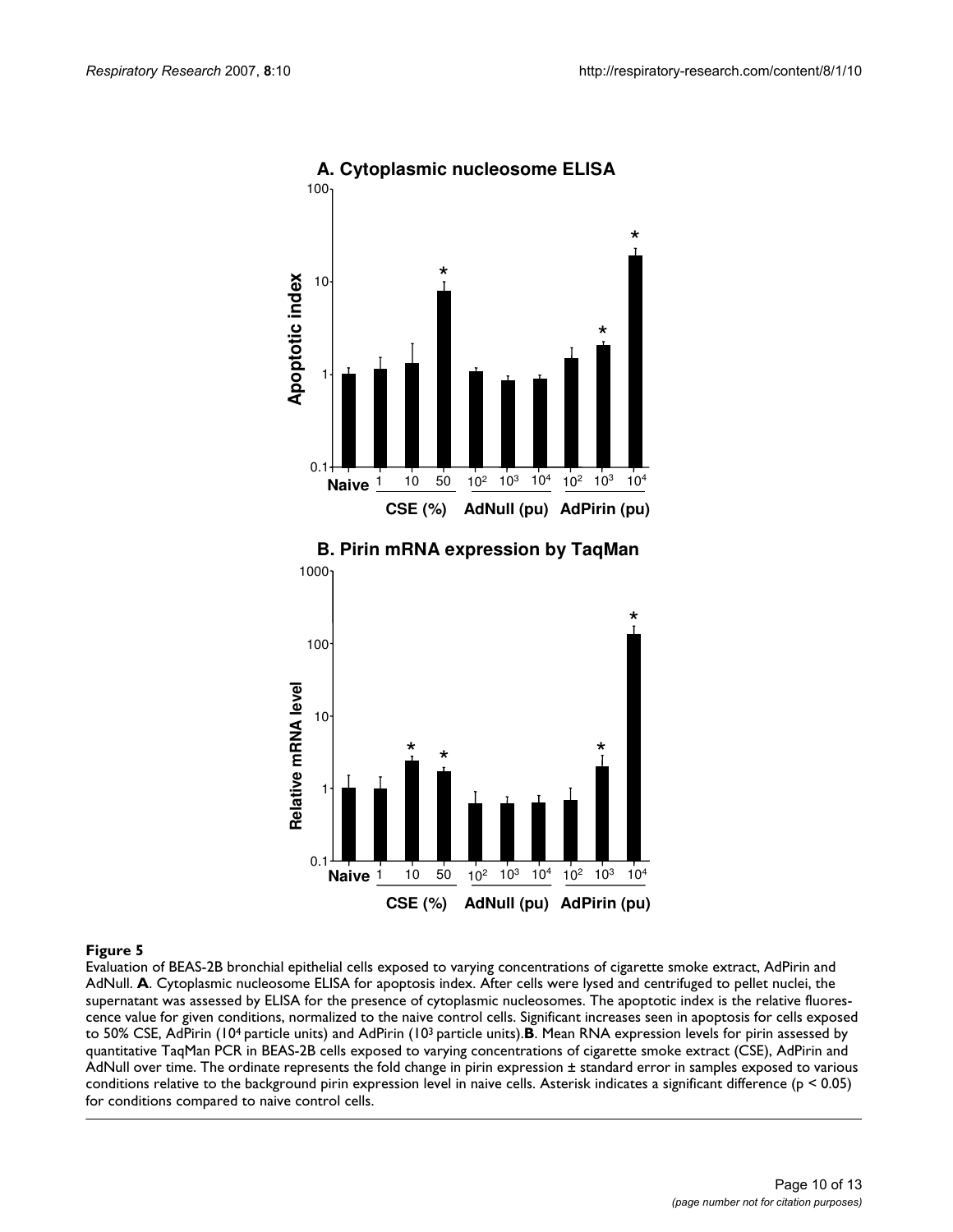gers the innate immune response which mobilizes neutrophils, eosinophils, macrophages, natural killer cells and mast cells into the subepithelial space [2,9]. When the stress of cigarette smoke is exerted over years, the persistent inflammation in the central airways leads to the pathologic finding of chronic bronchitis. As the inflammation extends to the small airways (between 4<sup>th</sup> to 14<sup>th</sup> generation bronchi), inflammatory exudates can accumulate in the lumen of the bronchi resulting in airflow obstruction [9].

Epithelial permeability, as measured by 99mTC-DTPA lung clearance in human subjects, has been shown to be increased in chronic smokers compared to non-smokers [7,32]. Studies using animal models have shown that epithelial cell permeability can increase in response to cigarette smoke with 30 min and 6 hr of exposure [8,11]. This is followed by an increased number of neutrophils and mast cells in the airway wall 6 hr after cigarette smoke exposure. The mechanism for increased permeability is unclear, but prior studies have shown that damage to the epithelial cell itself, and to a lesser extent, disruption in the tight junctions between epithelial cells are partly responsible [10,11]. Consistent with the bronchial epithelial cell studies, *in vitro* cellular studies have shown that alveolar epithelial cell viability decreases after exposure to cigarette smoke in a time and concentration dependent manner [35].

The mechanism of cell death for the epithelium in response to cigarette smoke may involve some necrosis, but apoptosis is likely the dominant mechanism [18]. Mouse models of smoking induced airway disease have demonstrated that apoptosis can occur in the airways in response to cigarette smoke [16,17]. Due to the efficient nature of the apoptotic pathway, allowing for rapid clearance of dying cells, it can be technically difficult to assess for apoptosis from *in vivo* studies of the airway in humans.

Several *in vitro* studies have shown that apoptosis can occur in response to cigarette smoke extract (CSE) in a variety of cell types, including airway epithelial cells, alveolar macrophages, endothelial cells, alveolar epithelial cells, and fibroblasts [13-15]. In contrast, Wickenden et al [19] found that CSE induced necrosis of a variety of cell types, while inhibiting the activation of the caspase system and preventing apoptosis. This discrepancy may be explained by the observation that at low concentrations, CSE induces apoptosis, while at higher concentrations, necrosis is induced [18]. Liu et al [20] reported that CSE caused DNA damage and initiated DNA repair processes, but not apoptosis, in bronchial epithelial (BEAS-2B) cells. The reason their conclusions differ from ours is likely due to differences in the concentration of cigarette smoke extract used. The maximum concentration that Liu [20] et al used was 10% CSE generated from 1 cigarette bubbled into sterile water. Similarly, in our experiment we did not observe apoptosis in BEAS-2B cells exposed to 10% CSE, but did observe apoptosis in cells exposed to 50% CSE, generated from 4 cigarettes bubbled into LHC-9 media. Taking all of the *in vitro* studies into consideration, one potential explanation is that at low concentrations, CSE causes DNA damage that is reparable until a threshhold concentration is reached, after which the cell initiates apoptosis. Very high levels of CSE likely cause overt necrosis.

#### *Induction of Apoptosis by Pirin*

Pirin was first identified by Wendler et al [33], where it was found to interact with nuclear factor 1/CCAAT box transcription factor (NF1/CTF1). Pirin was found to be exclusively nuclear, expressed in most tissues and highly conserved among mammals. The N-terminus shares significant homologies with proteins from plants, fungi and prokaryotes.

Pirin was later found to bind to the oncoprotein B-cell lymphoma 3-encoded (Bcl-3), a member of the IκB family[36]. Bcl-3 interacts with the anti-apoptotic protein NFκB, by binding to the p50 and p52 [36]. Recently, the crystal structure of pirin has been elucidated and was found to have a single Fe<sup>2+</sup> ion in the highly conserved N-terminal region [34]. This metal ion may be necessary for its interaction with Bcl-3 and NF-κB. Bcl-3 can either inhibit or enhance NF-κB DNA binding and transcription depending on its binding to other transcription co-factors.

Pirin stabilizes the formation of quaternary complexes between Bcl-3, NF-κB, and its DNA target. While it is not clear exactly how pirin influences the interaction between Bcl-3 and NF-κB, based on our results and others, it seems possible that pirin directs NF-κB DNA binding towards a pro-apoptotic response. Elucidating this mechanism will require further investigation to understanding the signaling that results from pirin expression. This may not be possible through gene expression studies alone, since several apoptotic pathways are induced by mechanisms other than up-regulation of mRNA levels of pro-apoptotic genes. This might explain why there was no observed upregulation of traditional apoptotic or inflammatory pathway genes, e.g., caspases and Bcl-2, in our microarray data obtained from human airway epithelium. The lack of up-regulation of pro-inflammatory genes in the airway epithelium of smokers is also supported by the transcriptome analysis of Spira et al [37]. One possible explanation for this observation is that many of these inflammatory mediators may be released primarily by non-epithelial cells.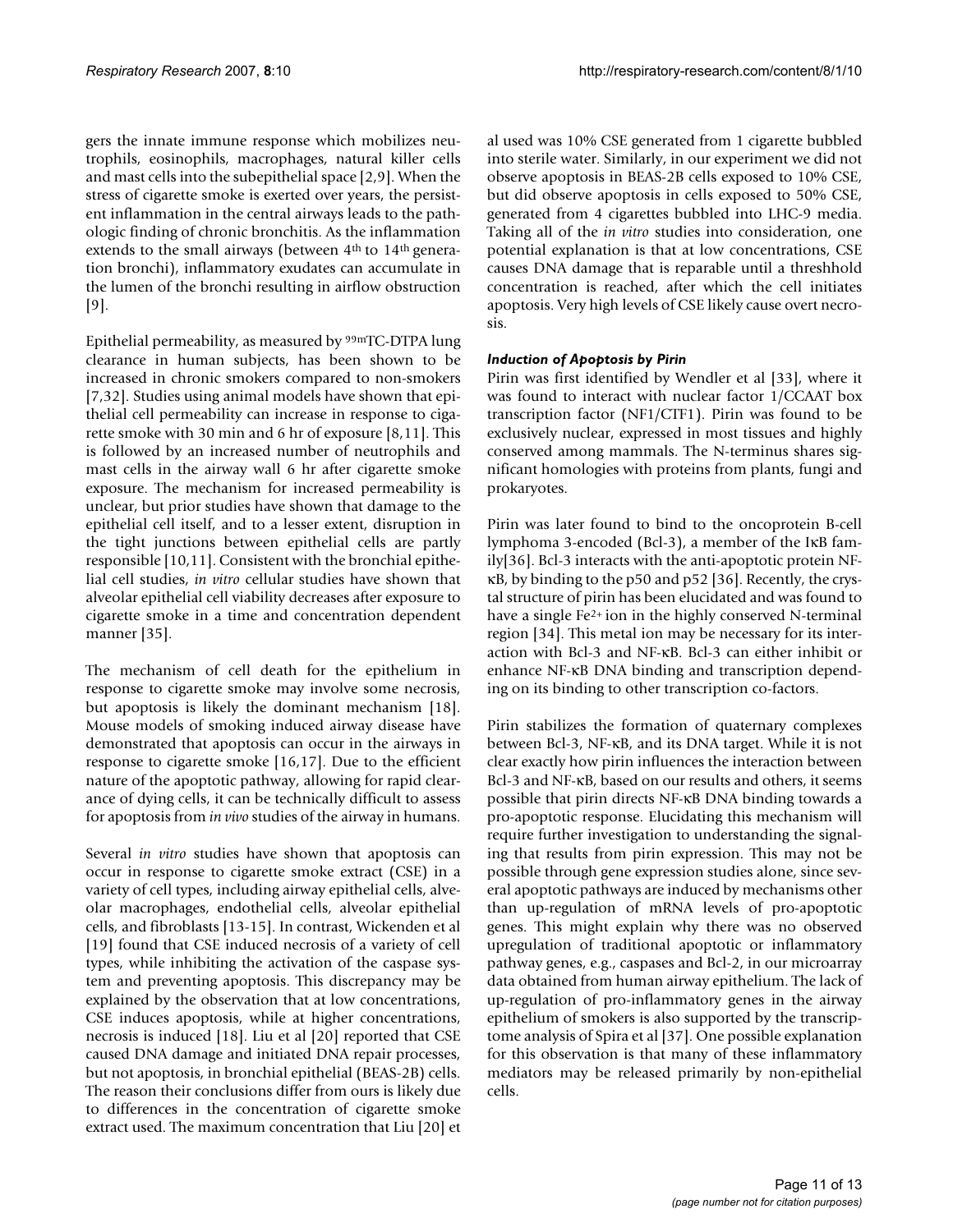Evidence for pirin involvement in apoptosis comes from experiments in tomatoes [21]. When tomato cells in suspension are treated with the topoisomerase inhibitor, campothecin, a potent initiator of cell death, *le-pirin*, an ortholog to human pirin, mRNA levels are dramatically increased. In the cyanobacterium *Synechocystis*, pirin orthologs are highly induced under conditions of severe salt stress [28].

We originally noted pirin to be up-regulated in microarrays of phenotypically normal individuals that smoke [24], a finding also made by Spira et al [37], in their study of genes up-regulated in the airway epithelium of smokers. Interestingly, Spira et al [37] observed that the pirin levels returned to normal for ex-smokers, supporting observation in the present study that pirin is influenced by acute exposure to cigarette smoke.

#### **Conclusion**

Our current study suggests that pirin expression in the airway epithelium is in response to the acute oxidative stress imposed by cigarette smoke. Our study also suggests that pirin over-expression in response to cigarette smoke may play a role in epithelial cell apoptosis, and one possible mechanism is by interacting with NF-κB to induce the expression of pro-apoptotic genes, in cells injured by cigarette smoke [38]. Theoretically, apoptosis of the bronchial epithelium in response to smoking is a delicate balancing act. On the one hand, it is probably necessary to prevent DNA damage and subsequent mutagenesis that leads to lung cancer. On the contrary, it can also lead to a loss of epithelial integrity followed by chronic inflammation that results in chronic bronchitis.

#### **Acknowledgements**

We thank J Kaplan and N Mohamed for help in preparing this manuscript. These studies were supported, in part, by R01 HL074326, M01RR00047; and the Will Rogers Memorial Fund, Los Angeles, CA. BG was supported, in part, by The Chest Foundation, Northbrook, IL.

#### **References**

- Mills PR, Davies RJ, Devalia JL: [Airway epithelial cells, cytokines,](http://www.ncbi.nlm.nih.gov/entrez/query.fcgi?cmd=Retrieve&db=PubMed&dopt=Abstract&list_uids=10556168) **[and pollutants.](http://www.ncbi.nlm.nih.gov/entrez/query.fcgi?cmd=Retrieve&db=PubMed&dopt=Abstract&list_uids=10556168)** *Am J Respir Crit Care Med* 1999, **160:**S38-S43.
- 2. Maestrelli P, Saetta M, Mapp CE, Fabbri LM: **[Remodeling in](http://www.ncbi.nlm.nih.gov/entrez/query.fcgi?cmd=Retrieve&db=PubMed&dopt=Abstract&list_uids=11734472) [response to infection and injury. Airway inflammation and](http://www.ncbi.nlm.nih.gov/entrez/query.fcgi?cmd=Retrieve&db=PubMed&dopt=Abstract&list_uids=11734472) hypersecretion of mucus in smoking subjects with chronic [obstructive pulmonary disease.](http://www.ncbi.nlm.nih.gov/entrez/query.fcgi?cmd=Retrieve&db=PubMed&dopt=Abstract&list_uids=11734472)** *Am J Respir Crit Care Med* 2001, **164:**S76-S80.
- 3. Spurzem JR, Rennard SI: **Asthma and COPD.** Edited by: Barns P, Drazen J, Rennard S, Thompson N. Amsterdam; 2002:145.
- 4. Hogg JC: **[Pathophysiology of airflow limitation in chronic](http://www.ncbi.nlm.nih.gov/entrez/query.fcgi?cmd=Retrieve&db=PubMed&dopt=Abstract&list_uids=15325838) [obstructive pulmonary disease.](http://www.ncbi.nlm.nih.gov/entrez/query.fcgi?cmd=Retrieve&db=PubMed&dopt=Abstract&list_uids=15325838)** *Lancet* 2004, **364:**709-721.
- 5. van d V, Postma DS, Timens W, ten Hacken NH: **[Acute effects of](http://www.ncbi.nlm.nih.gov/entrez/query.fcgi?cmd=Retrieve&db=PubMed&dopt=Abstract&list_uids=15282395) [cigarette smoke on inflammation and oxidative stress: a](http://www.ncbi.nlm.nih.gov/entrez/query.fcgi?cmd=Retrieve&db=PubMed&dopt=Abstract&list_uids=15282395) [review.](http://www.ncbi.nlm.nih.gov/entrez/query.fcgi?cmd=Retrieve&db=PubMed&dopt=Abstract&list_uids=15282395)** *Thorax* 2004, **59:**713-721.
- 6. Simani AS, Inoue S, Hogg JC: **[Penetration of the respiratory epi](http://www.ncbi.nlm.nih.gov/entrez/query.fcgi?cmd=Retrieve&db=PubMed&dopt=Abstract&list_uids=4843211)[thelium of guinea pigs following exposure to cigarette](http://www.ncbi.nlm.nih.gov/entrez/query.fcgi?cmd=Retrieve&db=PubMed&dopt=Abstract&list_uids=4843211) [smoke.](http://www.ncbi.nlm.nih.gov/entrez/query.fcgi?cmd=Retrieve&db=PubMed&dopt=Abstract&list_uids=4843211)** *Lab Invest* 1974, **31:**75-81.
- 7. Jones JG, Minty BD, Lawler P, Hulands G, Crawley JC, Veall N: **[Increased alveolar epithelial permeability in cigarette smok](http://www.ncbi.nlm.nih.gov/entrez/query.fcgi?cmd=Retrieve&db=PubMed&dopt=Abstract&list_uids=6101416)[ers.](http://www.ncbi.nlm.nih.gov/entrez/query.fcgi?cmd=Retrieve&db=PubMed&dopt=Abstract&list_uids=6101416)** *Lancet* 1980, **1:**66-68.
- 8. Hulbert WC, Walker DC, Jackson A, Hogg JC: **[Airway permeabil](http://www.ncbi.nlm.nih.gov/entrez/query.fcgi?cmd=Retrieve&db=PubMed&dopt=Abstract&list_uids=7224343)[ity to horseradish peroxidase in guinea pigs: the repair phase](http://www.ncbi.nlm.nih.gov/entrez/query.fcgi?cmd=Retrieve&db=PubMed&dopt=Abstract&list_uids=7224343) [after injury by cigarette smoke.](http://www.ncbi.nlm.nih.gov/entrez/query.fcgi?cmd=Retrieve&db=PubMed&dopt=Abstract&list_uids=7224343)** *Am Rev Respir Dis* 1981, **123:**320-326.
- 9. Hogg JC, Chu F, Utokaparch S, Woods R, Elliott WM, Buzatu L, Cherniack RM, Rogers RM, Sciurba FC, Coxson HO, Pare PD: **[The](http://www.ncbi.nlm.nih.gov/entrez/query.fcgi?cmd=Retrieve&db=PubMed&dopt=Abstract&list_uids=15215480) [nature of small-airway obstruction in chronic obstructive](http://www.ncbi.nlm.nih.gov/entrez/query.fcgi?cmd=Retrieve&db=PubMed&dopt=Abstract&list_uids=15215480) [pulmonary disease.](http://www.ncbi.nlm.nih.gov/entrez/query.fcgi?cmd=Retrieve&db=PubMed&dopt=Abstract&list_uids=15215480)** *N Engl J Med* 2004, **350:**2645-2653.
- 10. Walker DC, MacKenzie A, Wiggs BR, Hulbert WC, Hogg JC: **[The](http://www.ncbi.nlm.nih.gov/entrez/query.fcgi?cmd=Retrieve&db=PubMed&dopt=Abstract&list_uids=6713489) [structure of tight junctions in the tracheal epithelium may](http://www.ncbi.nlm.nih.gov/entrez/query.fcgi?cmd=Retrieve&db=PubMed&dopt=Abstract&list_uids=6713489)**<br>not correlate with permeability. Cell Tissue Res 1984, [not correlate with permeability.](http://www.ncbi.nlm.nih.gov/entrez/query.fcgi?cmd=Retrieve&db=PubMed&dopt=Abstract&list_uids=6713489) **235:**607-613.
- 11. Burns AR, Hosford SP, Dunn LA, Walker DC, Hogg JC: **[Respiratory](http://www.ncbi.nlm.nih.gov/entrez/query.fcgi?cmd=Retrieve&db=PubMed&dopt=Abstract&list_uids=2473059) [epithelial permeability after cigarette smoke exposure in](http://www.ncbi.nlm.nih.gov/entrez/query.fcgi?cmd=Retrieve&db=PubMed&dopt=Abstract&list_uids=2473059) [guinea pigs.](http://www.ncbi.nlm.nih.gov/entrez/query.fcgi?cmd=Retrieve&db=PubMed&dopt=Abstract&list_uids=2473059)** *J Appl Physiol* 1989, **66:**2109-2116.
- 12. Jeffery PK, Reid LM: **[The effect of tobacco smoke, with or with](http://www.ncbi.nlm.nih.gov/entrez/query.fcgi?cmd=Retrieve&db=PubMed&dopt=Abstract&list_uids=7241270)[out phenylmethyloxadiazole \(PMO\), on rat bronchial epithe](http://www.ncbi.nlm.nih.gov/entrez/query.fcgi?cmd=Retrieve&db=PubMed&dopt=Abstract&list_uids=7241270)[lium: a light and electron microscopic study.](http://www.ncbi.nlm.nih.gov/entrez/query.fcgi?cmd=Retrieve&db=PubMed&dopt=Abstract&list_uids=7241270)** *J Pathol* 1981, **133:**341-359.
- 13. Aoshiba K, Tamaoki J, Nagai A: **[Acute cigarette smoke exposure](http://www.ncbi.nlm.nih.gov/entrez/query.fcgi?cmd=Retrieve&db=PubMed&dopt=Abstract&list_uids=11704535) [induces apoptosis of alveolar macrophages.](http://www.ncbi.nlm.nih.gov/entrez/query.fcgi?cmd=Retrieve&db=PubMed&dopt=Abstract&list_uids=11704535)** *Am J Physiol Lung Cell Mol Physiol* 2001, **281:**L1392-L1401.
- 14. Hoshino Y, Mio T, Nagai S, Miki H, Ito I, Izumi T: **[Cytotoxic effects](http://www.ncbi.nlm.nih.gov/entrez/query.fcgi?cmd=Retrieve&db=PubMed&dopt=Abstract&list_uids=11435227) [of cigarette smoke extract on an alveolar type II cell-derived](http://www.ncbi.nlm.nih.gov/entrez/query.fcgi?cmd=Retrieve&db=PubMed&dopt=Abstract&list_uids=11435227) [cell line.](http://www.ncbi.nlm.nih.gov/entrez/query.fcgi?cmd=Retrieve&db=PubMed&dopt=Abstract&list_uids=11435227)** *Am J Physiol Lung Cell Mol Physiol* 2001, **281:**L509-L516.
- 15. Carnevali S, Petruzzelli S, Longoni B, Vanacore R, Barale R, Cipollini M, Scatena F, Paggiaro P, Celi A, Giuntini C: **[Cigarette smoke](http://www.ncbi.nlm.nih.gov/entrez/query.fcgi?cmd=Retrieve&db=PubMed&dopt=Abstract&list_uids=12547733) [extract induces oxidative stress and apoptosis in human lung](http://www.ncbi.nlm.nih.gov/entrez/query.fcgi?cmd=Retrieve&db=PubMed&dopt=Abstract&list_uids=12547733) [fibroblasts.](http://www.ncbi.nlm.nih.gov/entrez/query.fcgi?cmd=Retrieve&db=PubMed&dopt=Abstract&list_uids=12547733)** *Am J Physiol Lung Cell Mol Physiol* 2003, **284:**L955-L963.
- 16. Liu L, Yuan Y, Li F, Liu H: **[Relationship between apoptosis and E](http://www.ncbi.nlm.nih.gov/entrez/query.fcgi?cmd=Retrieve&db=PubMed&dopt=Abstract&list_uids=14526415)[cadherin expression in bronchial epithelium of smoking](http://www.ncbi.nlm.nih.gov/entrez/query.fcgi?cmd=Retrieve&db=PubMed&dopt=Abstract&list_uids=14526415) [mouse.](http://www.ncbi.nlm.nih.gov/entrez/query.fcgi?cmd=Retrieve&db=PubMed&dopt=Abstract&list_uids=14526415)** *J Huazhong Univ Sci Technolog Med Sci* 2003, **23:**216-218.
- 17. Bartalesi B, Cavarra E, Fineschi M, Lucattelli B, Martorana PA, Lungarelia G: **[Different lung responses to cigrette smoke in two](http://www.ncbi.nlm.nih.gov/entrez/query.fcgi?cmd=Retrieve&db=PubMed&dopt=Abstract&list_uids=15640318) [strains of mice sensitive to oxidants.](http://www.ncbi.nlm.nih.gov/entrez/query.fcgi?cmd=Retrieve&db=PubMed&dopt=Abstract&list_uids=15640318)** *Eur Respir J* 2005, **25:**15-22.
- 18. Vayssier M, Banzet N, Francois D, Bellmann K, Polla BS: **[Tobacco](http://www.ncbi.nlm.nih.gov/entrez/query.fcgi?cmd=Retrieve&db=PubMed&dopt=Abstract&list_uids=9755110)** [smoke induces both apoptosis and necrosis in mammalian](http://www.ncbi.nlm.nih.gov/entrez/query.fcgi?cmd=Retrieve&db=PubMed&dopt=Abstract&list_uids=9755110) cells: differential effects of **HSP70.** Am | Physiol 1998. [cells: differential effects of HSP70.](http://www.ncbi.nlm.nih.gov/entrez/query.fcgi?cmd=Retrieve&db=PubMed&dopt=Abstract&list_uids=9755110) **275:**L771-L779.
- 19. Wickenden JA, Clarke MC, Rossi AG, Rahman I, Faux SP, Donaldson K, MacNee W: **[Cigarette smoke prevents apoptosis through](http://www.ncbi.nlm.nih.gov/entrez/query.fcgi?cmd=Retrieve&db=PubMed&dopt=Abstract&list_uids=12748058) [inhibition of caspase activation and induces necrosis.](http://www.ncbi.nlm.nih.gov/entrez/query.fcgi?cmd=Retrieve&db=PubMed&dopt=Abstract&list_uids=12748058)** *Am J Respir Cell Mol Biol* 2003, **29:**562-570.
- 20. Liu X, Conner H, Kobayashi T, Kim H, Wen F, Abe S, Fang Q, Wang X, Hashimoto M, Bitterman P, Rennard SI: **[Cigarette smoke](http://www.ncbi.nlm.nih.gov/entrez/query.fcgi?cmd=Retrieve&db=PubMed&dopt=Abstract&list_uids=15845867) [extract induces DNA damage but not apoptosis in human](http://www.ncbi.nlm.nih.gov/entrez/query.fcgi?cmd=Retrieve&db=PubMed&dopt=Abstract&list_uids=15845867) [bronchial epithelial cells.](http://www.ncbi.nlm.nih.gov/entrez/query.fcgi?cmd=Retrieve&db=PubMed&dopt=Abstract&list_uids=15845867)** *Am J Respir Cell Mol Biol* 2005, **33:**121-129.
- 21. Orzaez D, de Jong AJ, Woltering EJ: **[A tomato homologue of the](http://www.ncbi.nlm.nih.gov/entrez/query.fcgi?cmd=Retrieve&db=PubMed&dopt=Abstract&list_uids=11485202) [human protein PIRIN is induced during programmed cell](http://www.ncbi.nlm.nih.gov/entrez/query.fcgi?cmd=Retrieve&db=PubMed&dopt=Abstract&list_uids=11485202) [death.](http://www.ncbi.nlm.nih.gov/entrez/query.fcgi?cmd=Retrieve&db=PubMed&dopt=Abstract&list_uids=11485202)** *Plant Mol Biol* 2001, **46:**459-468.
- 22. Hackett NR, Heguy A, Harvey BG, O'Connor TP, Luettich K, Flieder DB, Kaplan R, Crystal RG: **[Variability of antioxidant-related](http://www.ncbi.nlm.nih.gov/entrez/query.fcgi?cmd=Retrieve&db=PubMed&dopt=Abstract&list_uids=12702543) [gene expression in the airway epithelium of cigarette smok](http://www.ncbi.nlm.nih.gov/entrez/query.fcgi?cmd=Retrieve&db=PubMed&dopt=Abstract&list_uids=12702543)[ers.](http://www.ncbi.nlm.nih.gov/entrez/query.fcgi?cmd=Retrieve&db=PubMed&dopt=Abstract&list_uids=12702543)** *Am J Respir Cell Mol Biol* 2003, **29:**331-343.
- 23. Heguy A, Harvey BG, O'Connor TP, Hackett NR, Crystal RG: **[Sam](http://www.ncbi.nlm.nih.gov/entrez/query.fcgi?cmd=Retrieve&db=PubMed&dopt=Abstract&list_uids=15208741)[pling-dependent up-regulation of gene expression in sequen](http://www.ncbi.nlm.nih.gov/entrez/query.fcgi?cmd=Retrieve&db=PubMed&dopt=Abstract&list_uids=15208741)[tial samples of human airway epithelial cells.](http://www.ncbi.nlm.nih.gov/entrez/query.fcgi?cmd=Retrieve&db=PubMed&dopt=Abstract&list_uids=15208741)** *Mol Med* 2003, **9:**200-208.
- 24. Kaplan R, Luettich K, Heguy A, Hackett NR, Harvey BG, Crystal RG: **Monoallelic up-regulation of the imprinted H19 gene in air[way epithelium of phenotypically normal cigarette smokers.](http://www.ncbi.nlm.nih.gov/entrez/query.fcgi?cmd=Retrieve&db=PubMed&dopt=Abstract&list_uids=12670893)** *Cancer Res* 2003, **63:**1475-1482.
- 25. Karp PH, Moninger TO, Weber SP, Nesselhauf TS, Launspach JL, Zabner J, Welsh MJ: **[An in vitro model of differentiated human air](http://www.ncbi.nlm.nih.gov/entrez/query.fcgi?cmd=Retrieve&db=PubMed&dopt=Abstract&list_uids=11987537)[way epithelia. Methods for establishing primary cultures.](http://www.ncbi.nlm.nih.gov/entrez/query.fcgi?cmd=Retrieve&db=PubMed&dopt=Abstract&list_uids=11987537)** *Methods Mol Biol* 2002, **188:**115-137.
- 26. Wyatt TA, Schmidt SC, Rennard SI, Tuma DJ, Sisson JH: **[Acetalde](http://www.ncbi.nlm.nih.gov/entrez/query.fcgi?cmd=Retrieve&db=PubMed&dopt=Abstract&list_uids=10998203)[hyde-stimulated PKC activity in airway epithelial cells](http://www.ncbi.nlm.nih.gov/entrez/query.fcgi?cmd=Retrieve&db=PubMed&dopt=Abstract&list_uids=10998203) treated with smoke extract from normal and smokeless cig[arettes.](http://www.ncbi.nlm.nih.gov/entrez/query.fcgi?cmd=Retrieve&db=PubMed&dopt=Abstract&list_uids=10998203)** *Proc Soc Exp Biol Med* 2000, **225:**91-97.
- 27. Rosenfeld MA, Siegfried W, Yoshimura K, Yoneyama K, Fukayama M, Stier LE, Paakko PK, Gilardi P, Stratford-Perricaudet LD, Perricaudet M: **[Adenovirus-mediated transfer of a recombinant alpha 1](http://www.ncbi.nlm.nih.gov/entrez/query.fcgi?cmd=Retrieve&db=PubMed&dopt=Abstract&list_uids=2017680) [antitrypsin gene to the lung epithelium in vivo.](http://www.ncbi.nlm.nih.gov/entrez/query.fcgi?cmd=Retrieve&db=PubMed&dopt=Abstract&list_uids=2017680)** *Science* 1991, **252:**431-434.